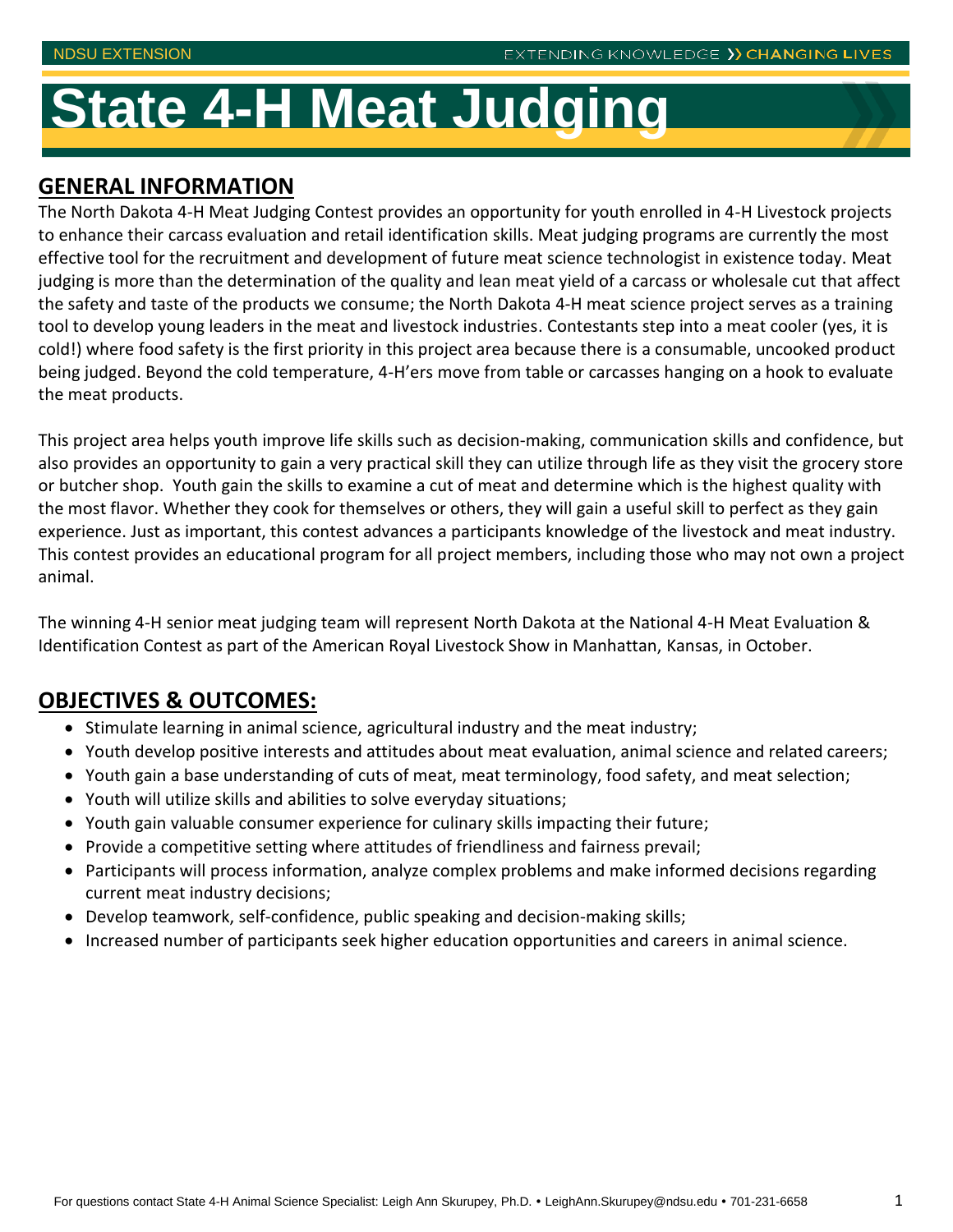## **PRE-Registration Required**

**Register on JudgingCard.com with county numbers listed on the last page - Register early to avoid late charges** To register use your ND County 4-H number listed on the last page. Username and password are the same, simply put "ND" in front of your County number: i.e. 7777 = ND7777 for both password and username. **\*\*\*DO NOT CHANGE PASSWORDS\*\*\***

#### **Is your team coming to practice?**

Sending an email to the state 4-H Animal Science Specialist will guarantee you a **NDSU parking pass** to avoid paying for parking or receiving a parking ticket during a normal NDSU work week where parking restrictions apply. Parking will be for **Visitors Lot E**, which is directly east of Shepperd Arena. The entrance to the parking lot is off Albrecht Blvd, heading east on 14<sup>th</sup> Ave. N.

# **Lodging**

The state 4-H Animal Science Specialist will do their best to secure a discount for lodging each year. Please watch for an email detailing specifics. If you are a coach and have not received any information, please reach out to your county Extension agent.

#### \*\*Deadline for winning State 4-H Meat Judging Team to decide to go to Nationals: **July 1**\*\*

### **Contestants & Eligibility**

- 1. Contestants must be enrolled in North Dakota 4-H (4honline) as a full time member in the county they represent. Short-term 4-H members are not eligible to compete at the state level.
- 2. Counties may enter any number of participants in either age division. The high **three individual** scores will determine the team score.
- 3. All participants are eligible for individual awards.
- 4. **Counties may combine to form a team provided neither county has more than 2 participants**. Combination teams must pre-register together for the appropriate age group. A team of three (3) may not pick up a fourth or fifth member from another county.
	- a. **Both counties and coaches from the different teams must approve combining of individuals for a team**.
- 5. Contestants in the **senior** division: 14-18 years on Dec. 31, 2018; the **intermediate** division: 11 years of age to 13 on Dec. 31, 2018; the **junior** division: 8 years of age to 11 on Dec. 31, 2018.
- 6. FFA members judging in the FFA contest who are also 4-H members may participate in both contest. To do so, they must be pre-registered by their county extension agent. They will fill out ONE scantron that will be run for both contests. There may be more than one FFA chapter in your county, resulting in a combination of members from different FFA chapters or a mixture of FFA members and non-FFA members, 4-H membership requirements must be observed.
- 7. Individuals with disabilities are invited to request reasonable accommodations to participate in NDSUsponsored programs and events. To request an accommodation(s), please contact Holly Halvorson at 701- 231-7251 or **[Holly.Halvorson@ndsu.edu](mailto:Holly.Halvorson@ndsu.edu)** one week prior to contest to make arrangements.
- 8. 4-H members are not eligible for this contest if:
	- a. He/she has judged at a National 4-H Meat Judging Contest.
	- b. He/she has participated in official post-secondary (university, college, junior college or technical school) competitive events of a similar nature in the same subject matter area. Neither can he/she be a member of a post-secondary team undergoing training in preparation of an event.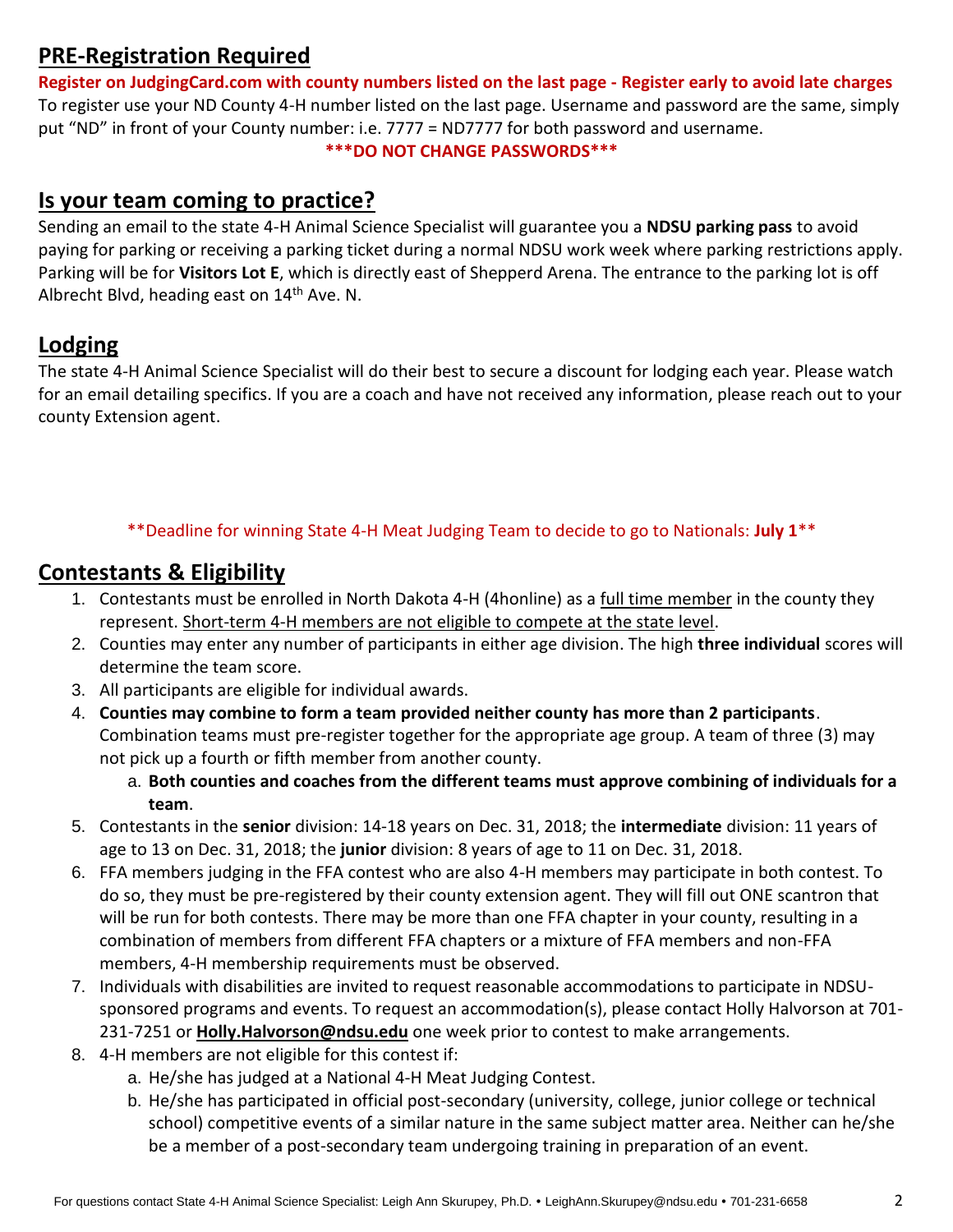## **Contest age divisions**

Each age division is considered a separate contest and youth may enter one of the following divisions.

- Junior 4-H division: Youth ages 8 to 11 years old and enrolled in North Dakota 4-H as a full time 4-H member (not a short-term member) as of December 31, 2018.
- ₩ Intermediate 4-H division: Youth ages 11 to 13 years old and enrolled in North Dakota 4-H as a full time 4- H member (not a short-term member) as of December 31, 2018.
	- $\checkmark$  Members who are currently 14 but did not turn 14 before January 1 should judge in the intermediate division as they are not eligible for the national contest.
- Senior 4-H division: Youth age 14 to 18 on December 31, 2018 and enrolled in North Dakota 4-H as a full time 4-H member (not a short-term member).
	- $\checkmark$  14-year-old members who have not turned 14 by January 1 are considered an intermediate, as they are ineligible for the national contest.
- *County agents and coaches are responsible for determining the age and member eligibility of participants in the State 4-H Meat Judging Contest from their respective clubs.*

### **Dress code**

**Come prepared to work in a cold storage room for two hours. Individuals are expected to wear protective clothing including hard hats and white frocks, which will be provided. Individuals will be provided with hairnets to be worn with hair up if they are not already wearing a ball cap.**

Participants shall follow the 4-H Dress Code under cold gear: 4-H members must be dressed neatly and wear a solid white, yellow, gray, or green shirt with 4-H emblem on the front. **County names or other affiliation should not be worn at the state contest in order to avoid bias.** The clover may be imprinted, screened, or attached with an adhesive (if clovers are pinned to the shirt, use multiple pins and place pins discreetly underneath the chevron). Failure to comply will result in the deduction of **50 points** from the individual or team score. 4-H members are asked to stay in official dress until completion of awards.

### **Facilities, product and judges**

- The selection of facilities and product for the contest will be made by the Contest Superintendent.
- The selection of official judges will be made by the Contest Superintendent
- Effort will be made to keep contest conditions fair to all contestants. Due to the limited pre-contest practices opportunities, the Contest Host and Superintended may permit pre-contest practices at the contest side.
	- o **Workout:** will be scheduled prior to the contest with 1 h increments for each team. Please make sure you send an email to the 4-H Animal Science Specialist indicating your arrival and preferred time.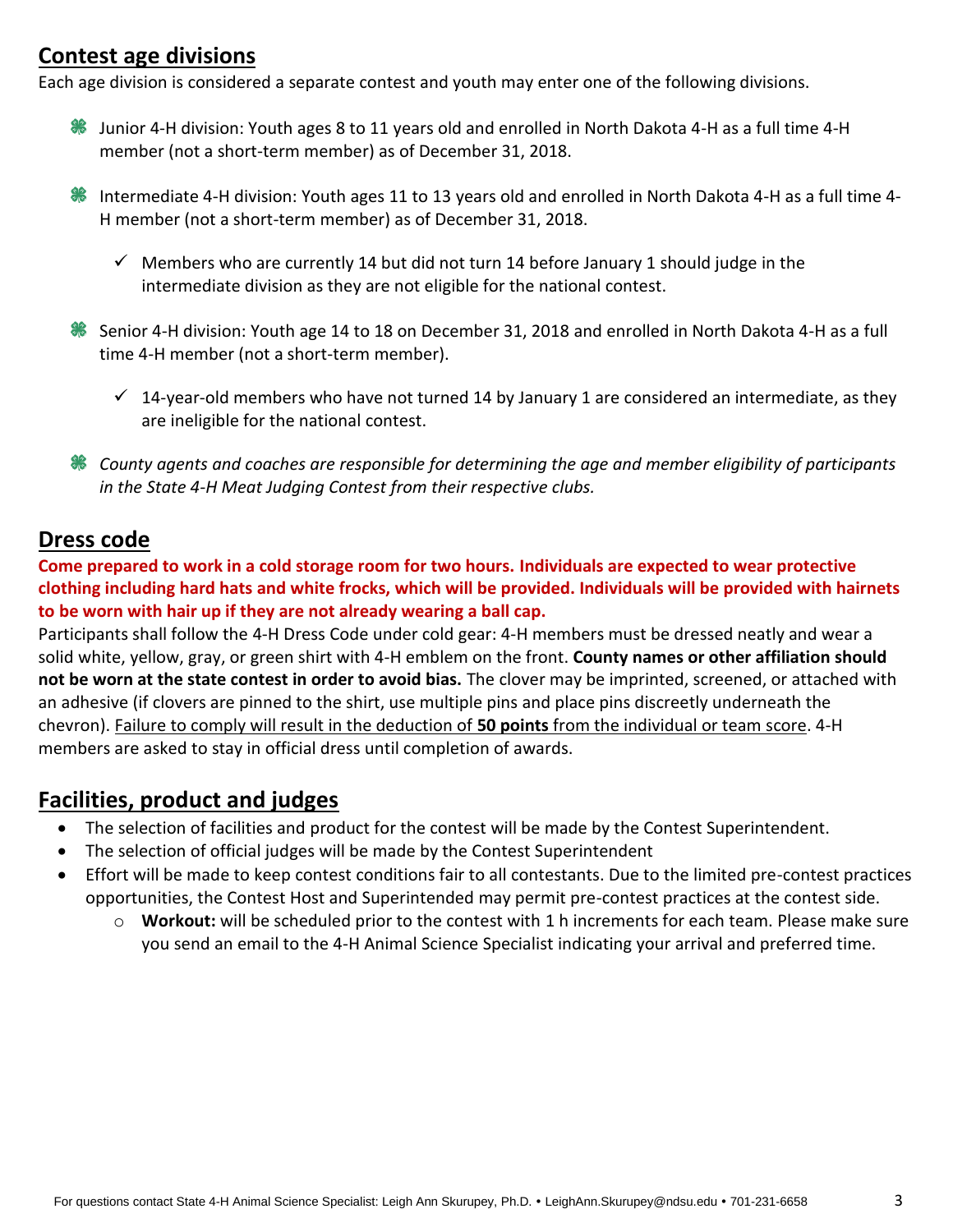# **Contest Guidelines**

National 4-H Contest rules apply. Local managers may modify rules and procedures as needed to conduct the event in the allowed time.

- 1. There is a **\$2** registration fee.
- 2. Registration is done on JundgingCard.com.
- 3. No electronic devices (phones, tablets, computers, etc.) will be allowed during the contest.
- 4. Scantrons will be used for the entire contest. An example scantron for practice has been provided on our 4- H website:

[https://www.ndsu.edu/4h/member\\_information/programs\\_events/state\\_4\\_h\\_contests/meats\\_judging/](https://www.ndsu.edu/4h/member_information/programs_events/state_4_h_contests/meats_judging/)

- 5. Contestants must bring their own #2 pencils for scantrons. Clipboards are encouraged, but must be clean and free of markings.
- 6. It is the individual's responsibility to ensure their scantron is filled out properly if it is utilized for the contest. This includes:
	- a. Erased bubbles on the scantron are erased well so the scanner does not pick up a double marked answer.
	- b. Scantron bubbles are filled in neatly and dark enough for the scanner to read the bubble correctly.
	- c. Scantrons will **NOT** be evaluated or checked for inaccuracy do to the error of the contestant.
	- d. Please make sure to DOUBLE CHECK scantrons before they are handed in. Once they are handed in, they will NOT be returned for any reason.
- 7. Clean paper free of notes will be allowed during the contest.
- 8. Individuals and official judges are to make their placings and identifications without handling the meat.
- 9. While the contest is in progress, there shall be NO conferring between contestants or anyone else other than the Contest Superintendents, Group Leaders or their representative. **50 points** will be deducted from the total score for each talking infraction reported.
- 10. Participants shall not use any mechanical or instructional aid, such as a tape measure, ruler, light grid, gauge, chart, etc. In arriving at a decision.
- 11. As few members as possible of the same team will be in the same group.
- 12. The NDSU Meat Science department will make their best attempts to meet the contest demands.
- 13. Retail cuts for seniors to be used for the identification portion of the contest will be selected from the latest approved national 4-H Meat Identification Cut Master List available from the [American Meat Science](https://meatscience.org/students/meat-judging-program/national-4-h-meat-judging)  [Association](https://meatscience.org/students/meat-judging-program/national-4-h-meat-judging) under [4-H](https://www.ndsu.edu/4h/programs_events/state_4_h_contests/meats_judging/) Retail Cuts. Junior and Intermediate participants have different lists on the ND 4-H [Meat Judging](https://www.ndsu.edu/4h/programs_events/state_4_h_contests/meats_judging/) Webpage.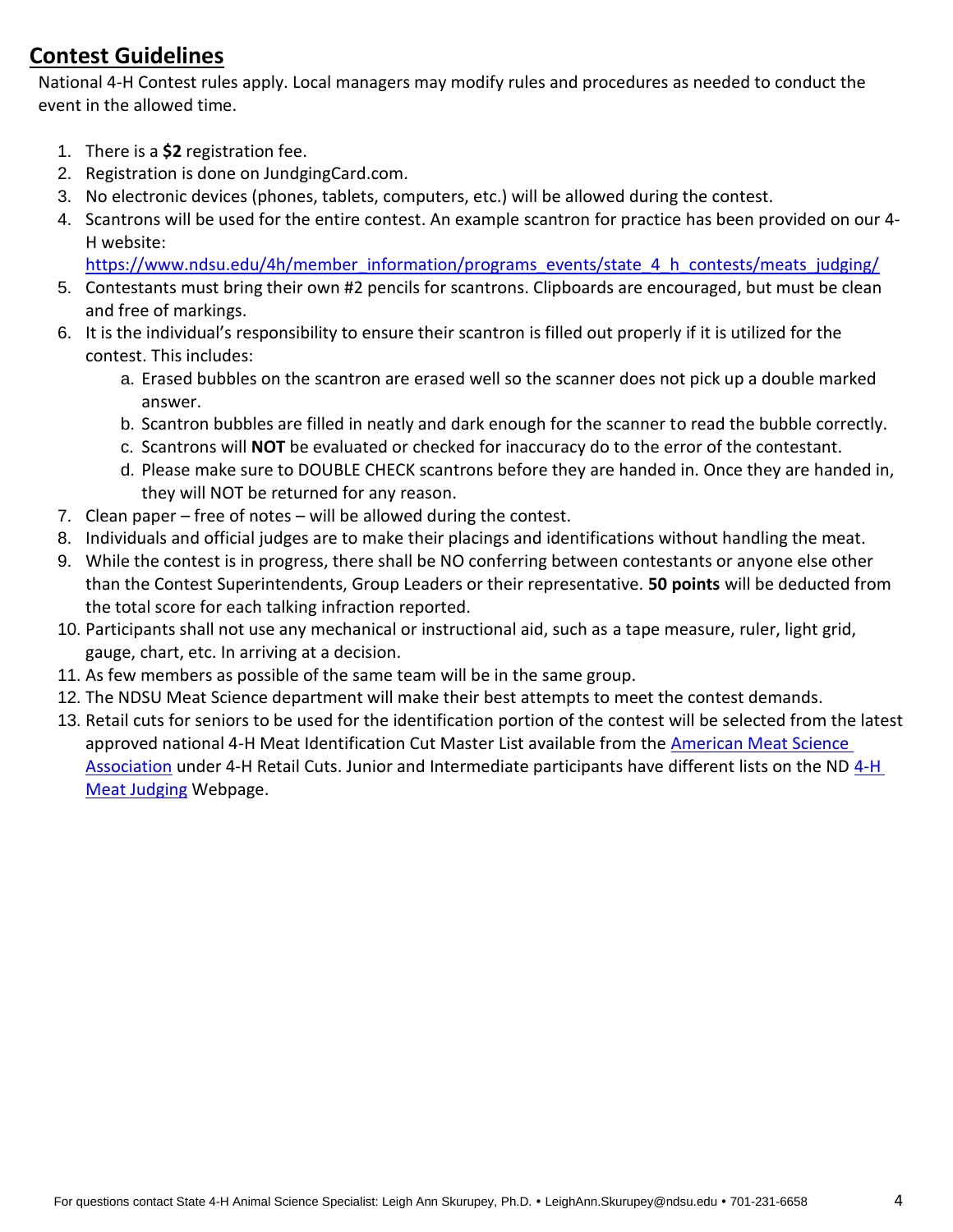# **Format of contest:**

- 1. **Juniors** 450 total possible points
	- a. Will judge **6 meat classes** (300 points)
		- i. Retail  $-2$  classes (one beef and one pork)  $-50$  points each
		- ii. Beef  $-2$  classes (carcass and/or wholesale/primal/subprimal cuts)  $-50$  points each
		- iii. Pork  $-2$  classes (carcass and/or wholesale/primal/subprimal cuts)  $-50$  points each
		- iv. Scantron will be utilized
		- v. **Ten minutes** will be allowed to place each class
	- b. **Ten** (10) meat class **questions** (50 points)
		- i. Questions classes will be chosen by the judges based on the 6 meat classes above.
		- ii. Questions are worth **five** (5) points each for a total of 50 points
		- iii. *Sample question: Which beef carcass had the highest % kidney, pelvic and heart fat (KPH)? Youth will then place carcasses one (1) through four (4) based on their decision.*
	- c. **Ten** (10) retail meat Cut ID (100 points)
		- i. The junior contest includes the list of 20 retail cuts titled "Junior [Retail ID](https://www.ndsu.edu/4h/programs_events/state_4_h_contests/meats_judging/)" on the 4-H Meat Judging website.
		- ii. **Fifteen (15) minutes** will be given to identify the cuts according to the Meat Identification Card.
		- iii. The Species, Primal Cut, Retail Cuts, and Cookery Method for each sample must be identified using the numerical system on the scantron Identification Card
		- iv. Youth will be given points for the correct answer:
			- 1. Name of Species 2 points (20 points total)
			- 2. Name of Primal Cut  $-3$  points (30 points total)
			- 3. Name of Retail Cut  $-4$  points (40 points total)
			- 4. Recommended Cookery Method 1 point (10 points total)
- 2. **Intermediates** 550 total possible points
	- a. Will judge **6 meat classes** (300 points)
		- i. Retail  $-2$  classes (one beef and one pork)  $-50$  points each
		- ii. Beef  $-2$  classes (carcass and/or wholesale/primal/subprimal cuts)  $-50$  points each
		- iii. Pork 2 classes (carcass and/or wholesale/primal/subprimal cuts) 50 points each
		- iv. Scantron will be utilized
		- v. **Ten minutes** will be allowed to place each class
	- b. **Ten** (10) meat class **questions** (50 points)
		- i. Questions classes will be chosen by the judges based on the 6 meat classes above.
		- ii. Questions are worth **five** (5) points each for a total of 50 points
		- iii. *Sample question: Which beef carcass had the highest % kidney, pelvic and heart fat (KPH)? Youth will then place carcasses one (1) through four (4) based on their decision.*
	- c. **Twenty** (20) retail meat Cut ID (200 points)
		- i. The intermediate contest includes the list of 60 retail cuts titled "[Intermediate Retail ID](https://www.ndsu.edu/4h/programs_events/state_4_h_contests/meats_judging/)" on the 4-H Meat Judging website.
		- ii. **Thirty (30) minutes** will be given to identify the cuts according to the Meat Identification Card.
		- iii. The Species, Primal Cut, Retail Cuts, and Cookery Method for each sample must be identified using the numerical system on the scantron Identification Card
		- iv. Youth will be given points for the correct answer:
			- 1. Name of Species 2 points (40 points total)
				- 2. Name of Primal Cut  $-3$  points (60 points total)
				- 3. Name of Retail Cut  $-4$  points (80 points total)
				- 4. Recommended Cookery Method 1 point (20 points total)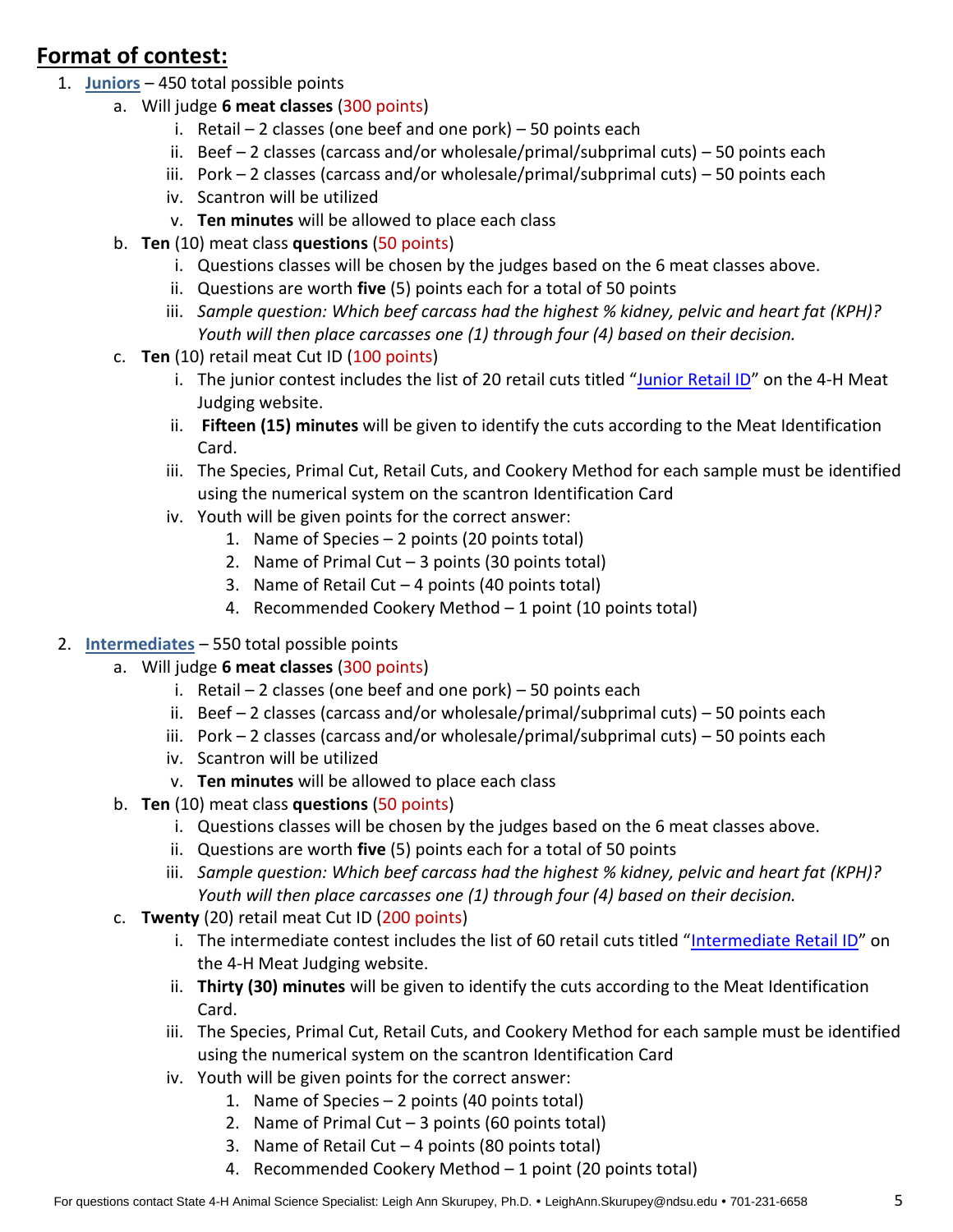- 3. **Seniors** 675 total possible points
	- a. Will judge **6 meat classes** (300 points)
		- i. Retail  $-2$  classes (one beef and one pork)  $-50$  points each
		- ii. Beef  $-2$  classes (carcass and/or wholesale/primal/subprimal cuts)  $-50$  points each
		- iii. Pork  $-2$  classes (carcass and/or wholesale/primal/subprimal cuts)  $-50$  points each
		- iv. Scantron will be utilized
		- v. **Ten minutes** will be allowed to place each class
	- b. **Fifteen** (15) meat class **questions** (75 points)
		- i. Questions classes will be chosen by the judges based on the 6 meat classes above.
		- ii. **Three** classes will be chosen for questions.
		- iii. **Five** questions per class at **five** points each for a total of 75 points
		- iv. *Sample question: Which beef carcass had the highest % kidney, pelvic and heart fat (KPH)? Youth will then place carcasses one (1) through four (4) based on their decision.*
	- c. **Thirty** (30) retail meat Cut ID (300 points)
		- i. Entire retail cut list of beef, pork, and lamb; fresh, processed or variety
		- ii. **Thirty (30) minutes** will be given to identify the cuts according to the Meat Identification Card.
		- iii. The Species, Primal Cut, Retail Cuts, and Cookery Method for each sample must be identified using the numerical system on the scantron Identification Card
		- iv. Youth will be given points for the correct answer:
			- 1. Name of Species 2 points (60 points total)
			- 2. Name of Primal Cut  $-3$  points (90 points total)
			- 3. Name of Retail Cut  $-4$  points (120 points total)
			- 4. Recommended Cookery Method 1 point (30 points total)

# **Tie-Breaking**

All ties overall, individual and team, will be broken using the following sequence:

- 1. Questions scores overall
- 2. Judging scores overall
- 3. Meat classes will be ranked prior to the start of the contest to serve as the final tiebreaker

### **Awards**

- 1. Fulltime enrolled North Dakota 4-H participants are eligible for:
	- a. Individual ribbon awards for the top five individuals in each division
	- b. Top three teams overall in each division
- 2. Senior 4-H division first place team (top three scores plus first alternate) will be eligible to represent North Dakota 4-H at the National Contest.

Ribbon awards are sponsored by the North Dakota 4-H Foundation.

- **To request funding for the National 4-H Meat Judging contest:** The county Extension agent of the representative team will need to write a formal letter to the ND 4-H Foundation Director, Penny Dale, requesting funds (\$1,000) for travel (penny.dale@ndsu.edu). Please include
	- Who the 4-H Foundation should make the check out to
	- **Where to mail the check**
	- **The names of those competing on the team**
	- The name and date of the National event
	- Please CC Animal Science Specialist too: LeighAnn. Skurupey@ndsu.edu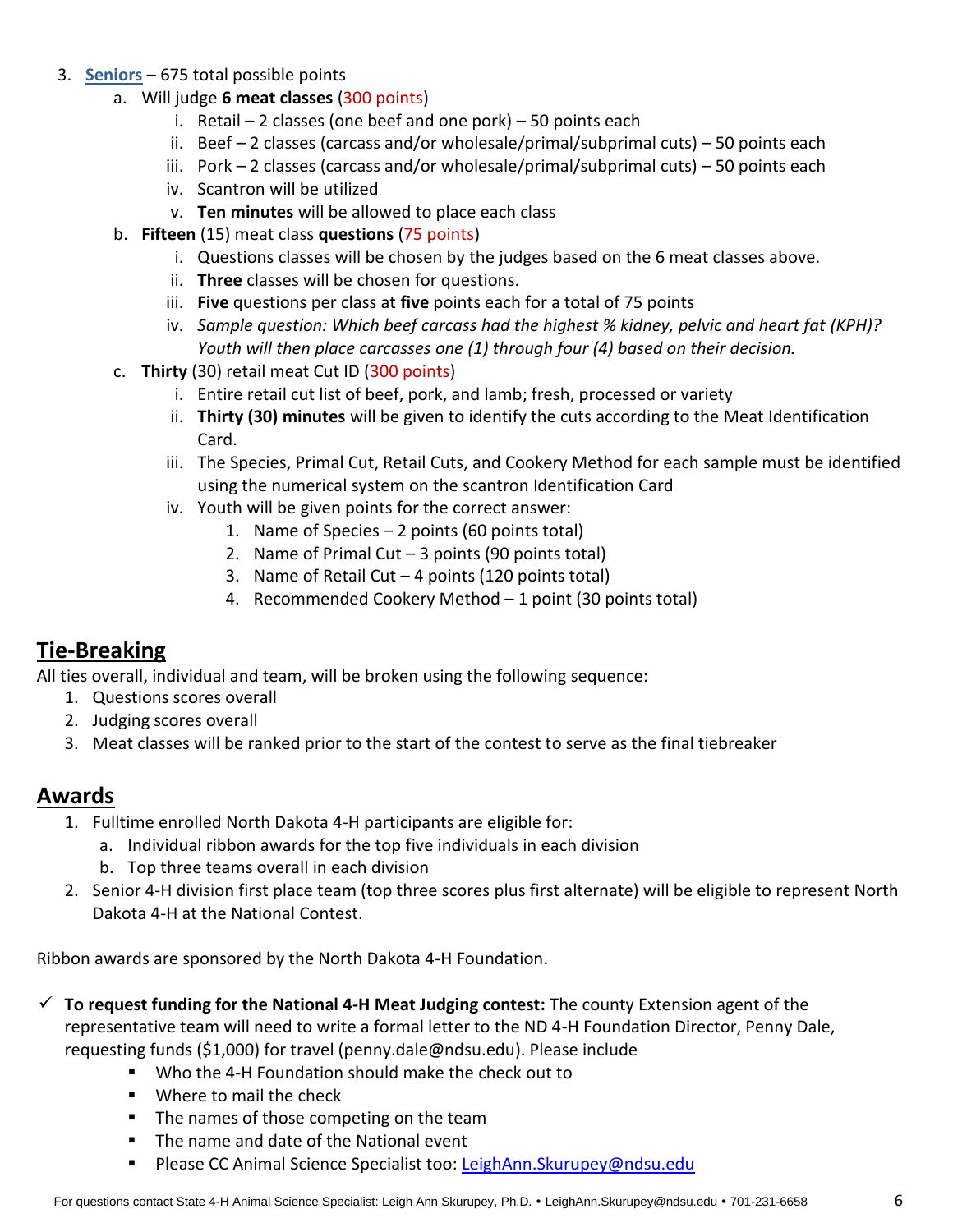## **Results:**

[JudgingCard.com](https://www.judgingcard.com/Results/)

# **Officials:**

In order to provide a rewarding experience for our youth, volunteers are key to the successful operation and efficiency of each contest. If you would like to serve as an official during the State 4-H Meat Judging Contest, please send an email to [LeighAnn.Skurupey@ndsu.edu.](mailto:LeighAnn.Skurupey@ndsu.edu)

- 1. **Superintendent(s):** Oversees all aspects of the contest, assists contestants and other officials. Arrange for qualified Judge(s). Publicize contest. Ensure rules are updated. Arrange for and select animals for classes. Secure other officials, supplies, and paperwork to efficiently run the contest. Establish contest on Judgincard.com and develop contest within the system. Introduces the contest and ensures the PA system is working. Works to ensure results, reasons, and classes are being conducted in a professional and timely manner. Assists in presenting awards and posting awards results.
- 2. **Moderator(s):** The moderator should be knowledgeable in meat judging procedures, guidelines, and regulations. The moderator assumes complete direction of the contest (may also be the superintendent), calls rotation of the animals and rotation of the participants during the judging phase. Gathers the official placings and cuts for tabulation.
- 3. **Judge(s):** A judge can be anyone with a strong background in meat judging. The judge(s) will make informed decisions on the official placing for each class. Along with the moderator, they will come to an agreement on official cuts based on the difficulty or ease of placing each class. The judge(s) will develop questions required from classes.
- 4. **Time Keeper:** The timekeeper will monitor elapsed time for each timed rotation for each class to be judged, giving adequate time for each rotation to settle in prior to starting the time clock after each rotation.
- 5. **Group leaders:** Volunteers, coaches, chaperones, agents that assist with leading each group of contestants during the rotation of classes. They are responsible for collecting cards when the class is complete from each participant, if needed. They are the only individual that participants are allowed to talk to during the judging portion of the contest. Group leaders help to ensure participants are not talking amongst themselves and report illegal behavior (cell phones, talking, cheating, etc.) to the superintendent or moderator.
- 6. **Butcher:** Prepares carcasses and cuts or meat; puts together retail identification tables.
- 7. **Tabulators:** Collecting reasons cards and scantrons. Helping to input reasons scores into the JudgingCard.com system. Double-checking the top ten individuals for each category.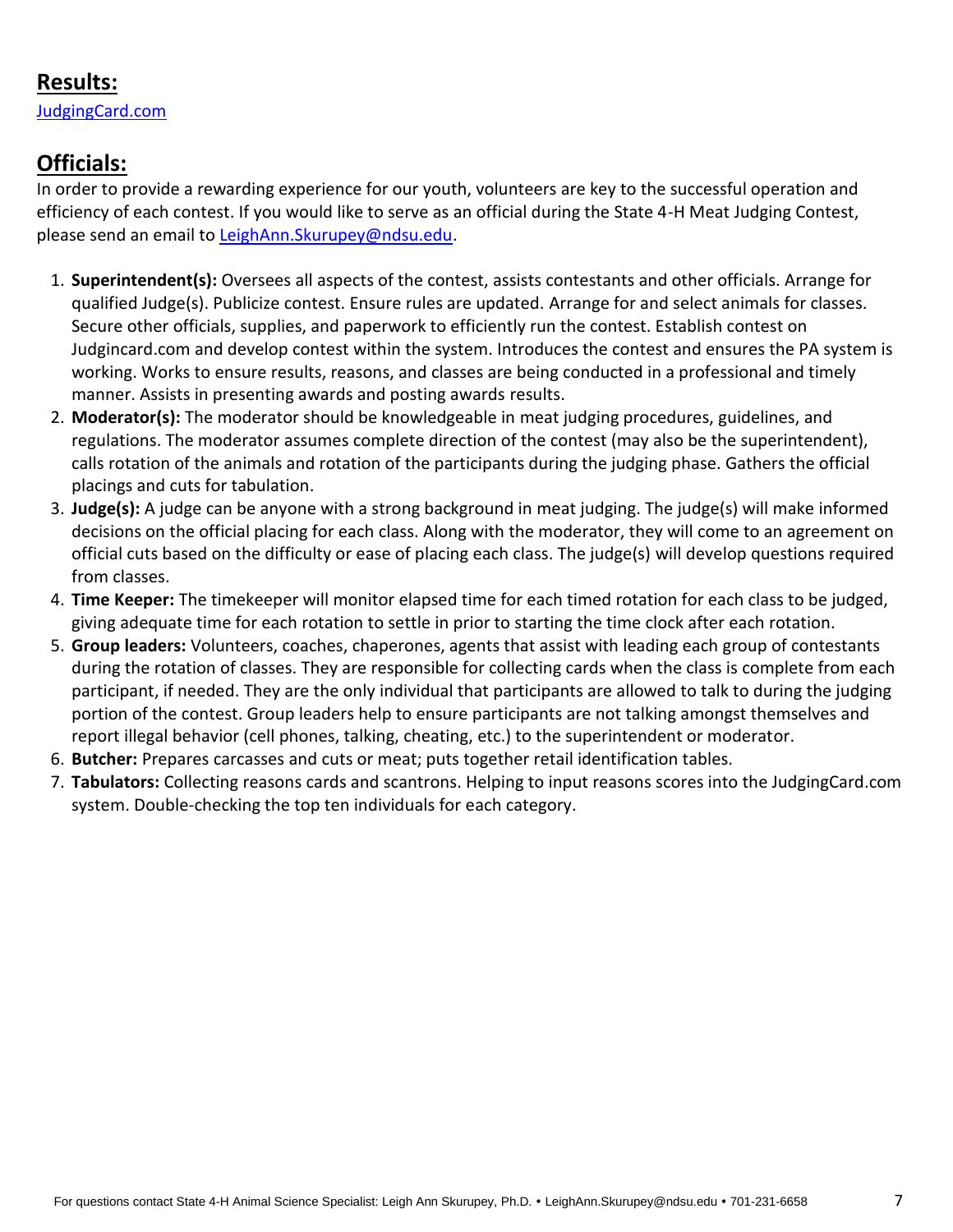# **Other Resources**

**Meat judging resources:**

 American Meat Science Association: [https://meatscience.org/students/meat-judging-program/meat](https://meatscience.org/students/meat-judging-program/meat-judging-resources)[judging-resources](https://meatscience.org/students/meat-judging-program/meat-judging-resources)

#### **OSU Extension Youth Judging Materials**

• Notes and oral reasons examples:<https://u.osu.edu/livestockjudging/notes-and-reasons/>

#### **YouTube**

- Texas Tech University
	- o What is meat judging?<https://www.youtube.com/watch?v=N2Ryuy3u9yg>
- Meat judging practice
	- o <https://www.youtube.com/watch?v=zzNxfVYJkds>
- Beef Grading
	- o <https://www.youtube.com/watch?v=fn4upP79j2c>
	- Meat evaluation and Technology CDE FFA
		- o <https://www.ffa.org/participate/cdes/meats-evaluation-and-technology/>
- Wisconsin Youth Meat Judging Resources o <https://fyi.extension.wisc.edu/youthlivestock/resources/meat-judging/>
- Meat judging Quality Grading o <https://www.youtube.com/watch?v=L9Hzrs75-zU>
- Taking notes and giving reasons with a carcass class o <https://www.youtube.com/watch?v=0JTBCFjYJ78>
- Evaluating Muscling, Trimness and Quality o [https://www.youtube.com/watch?v=6lyW\\_9JdBxE](https://www.youtube.com/watch?v=6lyW_9JdBxE)
- Basic Meat Cuts & Grades
	- o <https://www.youtube.com/watch?v=ks83UksLbmg>
- Evaluating Beef Loins o <https://www.youtube.com/watch?v=koM1aXidLuk>
- Meat Judging classes and retail cuts from 2015
	- o <https://www.youtube.com/watch?v=4zYKXFh7H-c>
- 2015 state 4-H Meat Judging Contest Wisconsin o <https://www.youtube.com/watch?v=vRHZ9h0KFyM>
- Pork Carcass Judging Australia
	- o <https://www.youtube.com/watch?v=Jmn7AU7OCEg>
- Beef Carcass Evaluation
	- o [https://www.youtube.com/watch?v=H\\_zkJtx3aXA](https://www.youtube.com/watch?v=H_zkJtx3aXA)
	- Pork Cuts Evaluation
		- o <https://www.youtube.com/watch?v=z6KkiIKqPmc>
- PSE Hams How to evaluate
	- o <https://www.youtube.com/watch?v=3UcXrOSnEZc>
- Fresh Ham Evaluation
	- o [https://www.youtube.com/watch?v=qJjkin\\_Y-3A](https://www.youtube.com/watch?v=qJjkin_Y-3A)

**Other resources from Texas A&M:** <https://agrilife.org/4hmeat/academics/meat-science/4h/resources/>

#### **Judging class cuts calculator**

<https://www.judgingcard.com/resources/hormel.aspx>